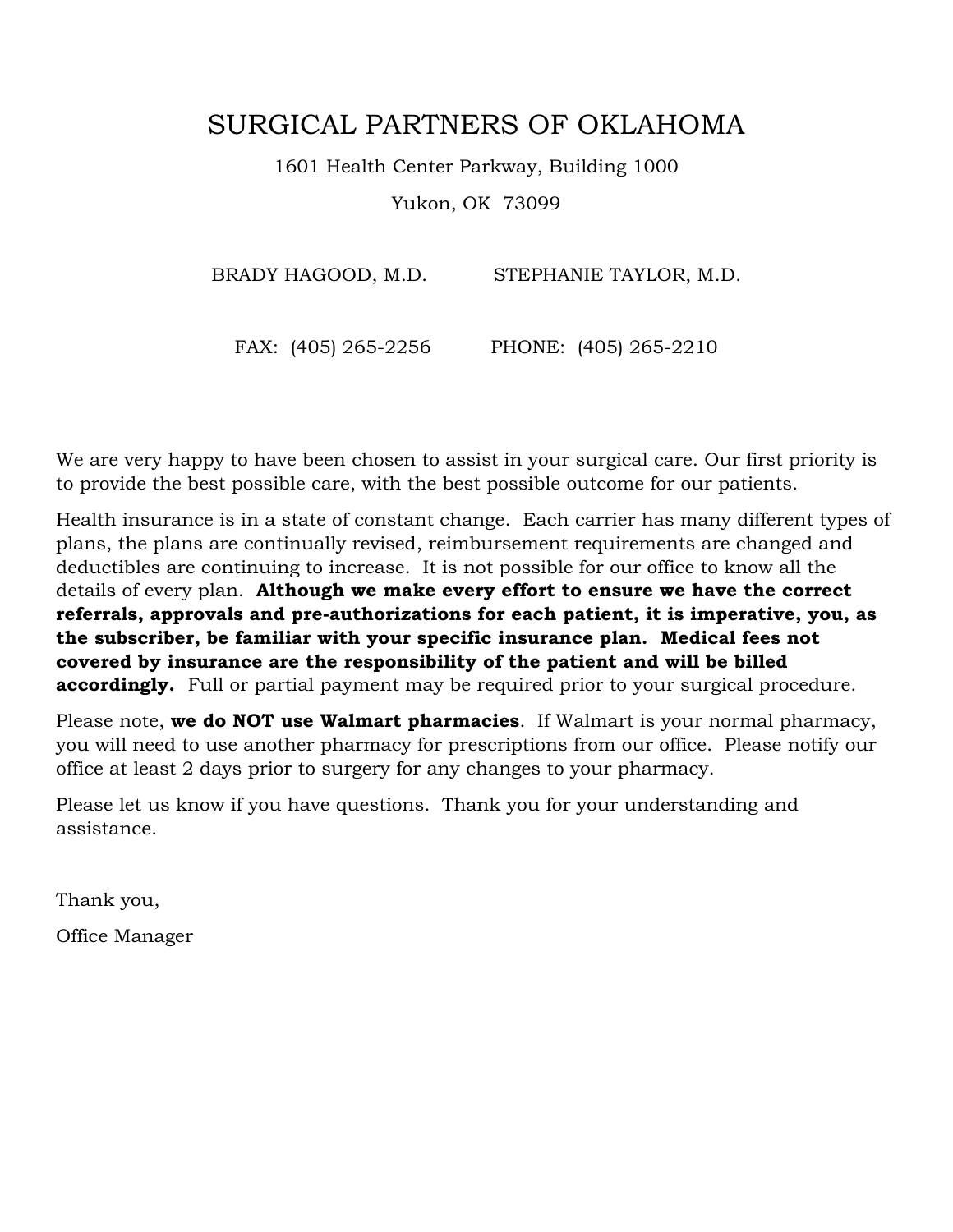### **SURGICAL PARTNERS OF OKLAHOMA**

|                                                                                                                                                                                                                                | PERSONAL HISTORY: PLEASE NOTE ALL CURRENT OR PAST MEDICAL CONDITIONS |                                                                                                                                                                                                                                      |
|--------------------------------------------------------------------------------------------------------------------------------------------------------------------------------------------------------------------------------|----------------------------------------------------------------------|--------------------------------------------------------------------------------------------------------------------------------------------------------------------------------------------------------------------------------------|
| Y N Heart Trouble                                                                                                                                                                                                              | Y N Reaction to tape, bandaids                                       | List allergies (drug, food)                                                                                                                                                                                                          |
| Irregular heartbeat<br>Y N                                                                                                                                                                                                     | gloves, balloons, latex                                              |                                                                                                                                                                                                                                      |
| High blood pressure<br>Y N                                                                                                                                                                                                     | Y N Fracture of facial bones                                         | 2.                                                                                                                                                                                                                                   |
| Stroke<br>Y N                                                                                                                                                                                                                  | Fracture of neck or back<br>Y N                                      |                                                                                                                                                                                                                                      |
| <b>Rheumatic Fever</b><br>Y N                                                                                                                                                                                                  | <b>Motion sickness</b><br>YN                                         |                                                                                                                                                                                                                                      |
| Lung disease<br>Y N                                                                                                                                                                                                            | Pacemaker<br>YN                                                      |                                                                                                                                                                                                                                      |
| Y N Asthma                                                                                                                                                                                                                     | Implanted defibrillator<br>Y N                                       |                                                                                                                                                                                                                                      |
| Pneumonia<br>Y N                                                                                                                                                                                                               | Y N Joint replacement                                                |                                                                                                                                                                                                                                      |
| Blood vessel disease(Phlebitis)<br>Y N                                                                                                                                                                                         | Y N Heart valve replacement                                          |                                                                                                                                                                                                                                      |
| Jaundice<br>Y N                                                                                                                                                                                                                | Pregnant currently<br>YN.                                            | List medications & dosages                                                                                                                                                                                                           |
| Pancreatitis<br>Y N                                                                                                                                                                                                            | <b>Bronchitis</b><br>Y N                                             |                                                                                                                                                                                                                                      |
| Ulcers<br>Y N                                                                                                                                                                                                                  | Emphysema<br>Y N                                                     |                                                                                                                                                                                                                                      |
| <b>Back trouble</b><br>Y N                                                                                                                                                                                                     | Y N Tuberculosis                                                     |                                                                                                                                                                                                                                      |
| Muscle weakness<br>Y N                                                                                                                                                                                                         | Y N Hepatitis                                                        |                                                                                                                                                                                                                                      |
| Y N Paralysis                                                                                                                                                                                                                  | Cirrhosis<br>YN                                                      |                                                                                                                                                                                                                                      |
| Y N Epilepsy or seizures                                                                                                                                                                                                       | Y N Gallbladder problems                                             |                                                                                                                                                                                                                                      |
| Y N Arthritis                                                                                                                                                                                                                  | Y N Any abnormal reactions to                                        |                                                                                                                                                                                                                                      |
| Glaucoma<br>YN.                                                                                                                                                                                                                | anesthesia or sedation medication                                    |                                                                                                                                                                                                                                      |
| Blood disease (anemia)<br>Y N                                                                                                                                                                                                  |                                                                      | List prior surgeries & dates                                                                                                                                                                                                         |
| <b>Blood Transfusion</b><br>Y N                                                                                                                                                                                                | Do you have:                                                         |                                                                                                                                                                                                                                      |
| Sickle cell trait or disease<br>Y N                                                                                                                                                                                            | Y N False or loose teeth                                             |                                                                                                                                                                                                                                      |
| Kidney disease<br>Y N                                                                                                                                                                                                          | Y N Dental Bridges                                                   |                                                                                                                                                                                                                                      |
| Y N Dialysis ______ days                                                                                                                                                                                                       | Y N Glasses or contacts                                              | 4. $\qquad \qquad$                                                                                                                                                                                                                   |
| Where the contract of the contract of the contract of the contract of the contract of the contract of the contract of the contract of the contract of the contract of the contract of the contract of the contract of the cont | Y N Body piercing                                                    |                                                                                                                                                                                                                                      |
| Y N Urinary problems                                                                                                                                                                                                           | Y N Hearing aid                                                      |                                                                                                                                                                                                                                      |
| Date treated___________________                                                                                                                                                                                                |                                                                      |                                                                                                                                                                                                                                      |
| Y N Diabetes                                                                                                                                                                                                                   | Do You:                                                              |                                                                                                                                                                                                                                      |
| Y N Cancer                                                                                                                                                                                                                     | Y N Smoke ________ pack(s) per day                                   | List all Doctors you are currently seeing                                                                                                                                                                                            |
| Y N Other Medical Issue                                                                                                                                                                                                        | Y N Former Smoker                                                    | Primary Care <b>Expansion Contract Care and Contract Care and Contract Contract Contract Contract Contract Contract Contract Contract Contract Contract Contract Contract Contract Contract Contract Contract Contract Contract </b> |
|                                                                                                                                                                                                                                | Y N Drink alcohol                                                    | Cardiologist <b>Exercise Service Service Service Service Service Service Service Service Service Service Service Service Service Service Service Service Service Service Service Service Service Service Service Service Service</b> |
| Y N Abnormal chest X-ray                                                                                                                                                                                                       | Y N Use recreational (street) drugs                                  | Pulmonologist Pulmonologist                                                                                                                                                                                                          |
| Y N Abnormal EKG                                                                                                                                                                                                               | List _____________________________                                   |                                                                                                                                                                                                                                      |
| Y N Abnormal bleeding tendencies                                                                                                                                                                                               | the control of the control of the control of the                     |                                                                                                                                                                                                                                      |
| Y N Anticoagulant therapy                                                                                                                                                                                                      |                                                                      | Other <b>contracts</b> and contracts are all the contracts of the contracts of the contracts of the contracts of the contracts of the contracts of the contracts of the contracts of the contracts of the contracts of the contract  |
| Y N NSAIDS                                                                                                                                                                                                                     |                                                                      |                                                                                                                                                                                                                                      |
| Y N Blood thinners or aspirin                                                                                                                                                                                                  |                                                                      |                                                                                                                                                                                                                                      |
| Y N Positive HIV/AIDS blood test                                                                                                                                                                                               | Patient signature_                                                   |                                                                                                                                                                                                                                      |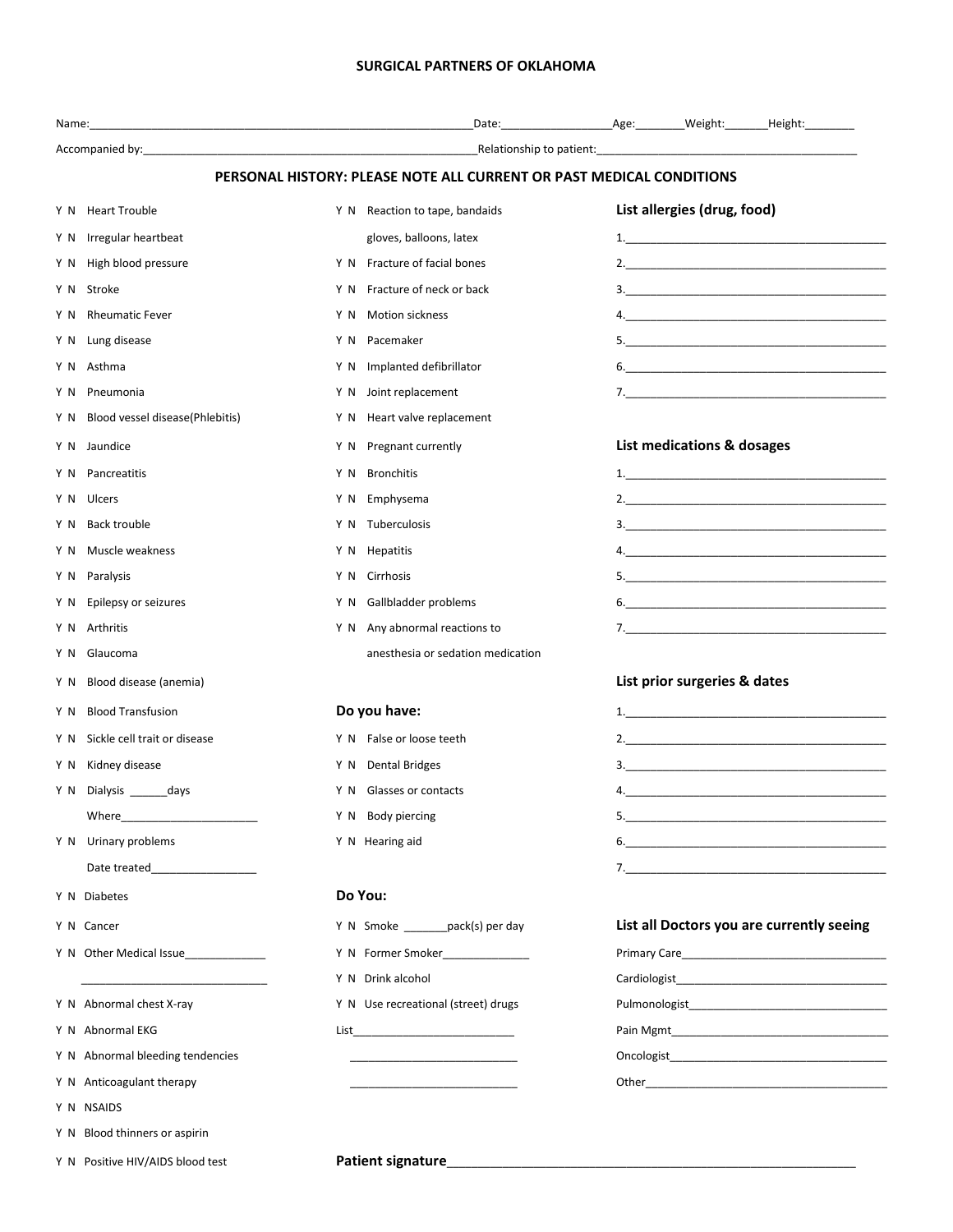## PATIENT INFORMATION

|                                                                                                            | First                                                                               | Middle |                                                         | Last |  |  |
|------------------------------------------------------------------------------------------------------------|-------------------------------------------------------------------------------------|--------|---------------------------------------------------------|------|--|--|
|                                                                                                            |                                                                                     |        |                                                         |      |  |  |
|                                                                                                            |                                                                                     |        |                                                         |      |  |  |
|                                                                                                            |                                                                                     |        |                                                         |      |  |  |
|                                                                                                            |                                                                                     |        |                                                         |      |  |  |
|                                                                                                            |                                                                                     |        |                                                         |      |  |  |
|                                                                                                            |                                                                                     |        |                                                         |      |  |  |
|                                                                                                            |                                                                                     |        |                                                         |      |  |  |
| Do you have an Advanced Directive (Yes/No) _____________ If yes, on file with ____________________________ |                                                                                     |        |                                                         |      |  |  |
|                                                                                                            |                                                                                     |        |                                                         |      |  |  |
|                                                                                                            |                                                                                     |        | <b>EMERGENCY CONTACT (OUTSIDE THE HOME)</b>             |      |  |  |
|                                                                                                            |                                                                                     |        |                                                         |      |  |  |
|                                                                                                            |                                                                                     |        |                                                         |      |  |  |
|                                                                                                            |                                                                                     |        |                                                         |      |  |  |
|                                                                                                            | Please complete below if insured and/or responsible party is DIFFERENT than patient |        |                                                         |      |  |  |
|                                                                                                            |                                                                                     |        | PERSON RESPONSIBLE FOR BILL (IF DIFFERENT THAN PATIENT) |      |  |  |
|                                                                                                            |                                                                                     |        |                                                         |      |  |  |
| <b>Birthdate</b>                                                                                           |                                                                                     | SSN_   |                                                         |      |  |  |
|                                                                                                            |                                                                                     |        |                                                         |      |  |  |
|                                                                                                            |                                                                                     |        |                                                         |      |  |  |
|                                                                                                            |                                                                                     |        |                                                         |      |  |  |
|                                                                                                            |                                                                                     |        |                                                         |      |  |  |
|                                                                                                            | MEDICAL INSURANCE INFORMATION (IF NO CARD OR PATIENT IS NOT SUBSCRIBER)             |        |                                                         |      |  |  |
|                                                                                                            |                                                                                     |        |                                                         |      |  |  |
|                                                                                                            |                                                                                     |        |                                                         |      |  |  |
|                                                                                                            |                                                                                     |        |                                                         |      |  |  |
| Patient relationship to insured ___________________ Insured Sex ______                                     |                                                                                     |        |                                                         |      |  |  |
| Insured birthdate ______________________ Insured SSN ____________________                                  |                                                                                     |        |                                                         |      |  |  |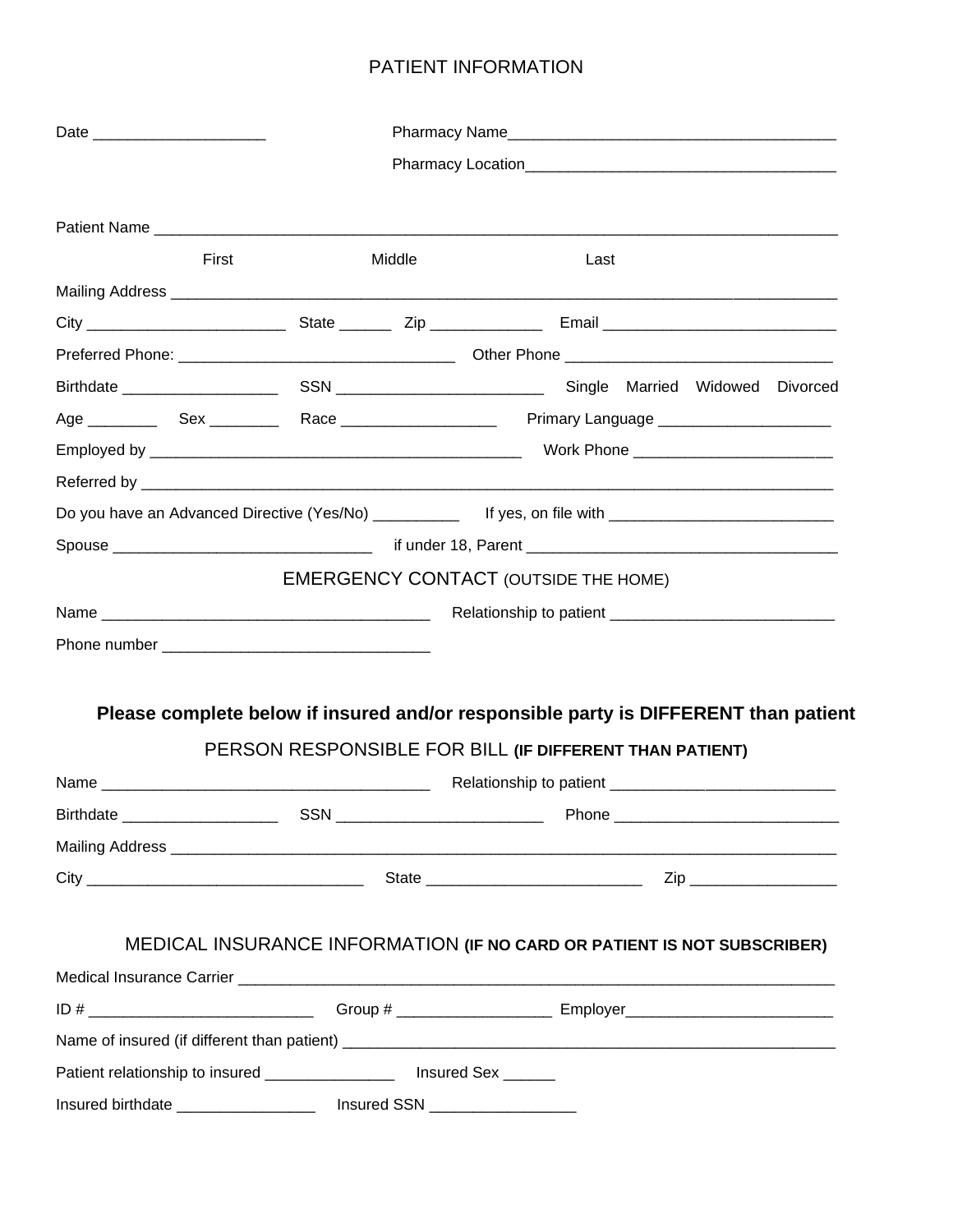### SURGICAL PARTNERS OF OKLAHOMA

BRADY HAGOOD, M.D. STEPHANIE TAYLOR, M.D.

### RELEASE OF INFORMATION

(We cannot file insurance without a copy of your insurance card(s) for verification of coverage.)

I hereby authorize my physician to furnish my insurance company or its representative or permit my insurance company or its representative to review any information requested with respect to any illness or accident, medical history or copies of hospital and medical records. A copy of this authorization shall be considered as valid as the original document. I hereby authorize payment directly to my physician for this illness or injury, for the physician's benefits otherwise payable to me, but not to exceed my indebtedness to said physician. I agree to pay the physician for all my charges whether or not covered by the assignment. The responsible party hereby agrees that the physician office or the party responsible for the billing of these services may check credit with a source to obtain credit information. I authorize any holder of medical information about me to release any information needed to determine these benefits payable for related services. This release may include information about a medical condition that is considered a communicable venereal disease, including, but not limited to diseases such as hepatitis, syphilis, gonorrhea and the human immunodeficiency virus, also known as acquired immune deficiency syndrome (AIDS). I understand all of the above and hereby state all the information is correct to the best of my knowledge. My signature indicates that I have read the above and grant the request of authorizations. I have been notified that I may receive services from the Nurse Practitioner or Medical Assistance at this office.

Patient or Authorized Person Signature \_\_\_\_\_\_\_\_\_\_\_\_\_\_\_\_\_\_\_\_\_\_\_\_\_\_\_\_\_\_\_\_\_ Date \_\_\_\_\_\_\_\_\_\_\_\_\_\_\_\_

### HIPAA CONSENT

I, \_\_\_\_\_\_\_\_\_\_\_\_\_\_\_\_\_\_\_\_\_\_\_\_\_\_\_\_\_\_\_\_\_\_\_\_\_\_\_\_\_\_ (patient or authorized person), give permission to Surgical Partners of Oklahoma and/or staff to leave information pertaining to my health including, but not limited to, dates and times of appointments, lab/x-ray results and other information as they feel necessary, on my answering machine and/or email. I understand this could result in unintentional disclosure of my personal health information

Patient or Authorized Person Signature \_\_\_\_\_\_\_\_\_\_\_\_\_\_\_\_\_\_\_\_\_\_\_\_\_\_\_\_\_\_\_\_\_ Date \_\_\_\_\_\_\_\_\_\_\_\_\_\_\_\_ If you have any objections to the above, please list \_\_\_\_\_\_\_\_\_\_\_\_\_\_\_\_\_\_\_\_\_\_\_\_\_\_\_ I also give permission to Surgical Partners of Oklahoma and/or staff to discuss my health conditions with the following people: (examples: spouse, parent, children, sibling) Person \_\_\_\_\_\_\_\_\_\_\_\_\_\_\_\_\_\_\_\_\_\_\_\_\_\_\_\_\_\_\_\_\_\_\_\_\_\_\_\_\_\_\_\_\_ Relationship \_\_\_\_\_\_\_\_\_\_\_\_\_\_\_\_\_\_\_\_\_\_\_\_ Person \_\_\_\_\_\_\_\_\_\_\_\_\_\_\_\_\_\_\_\_\_\_\_\_\_\_\_\_\_\_\_\_\_\_\_\_\_\_\_\_\_\_\_\_\_ Relationship \_\_\_\_\_\_\_\_\_\_\_\_\_\_\_\_\_\_\_\_\_\_\_\_

| Dorcon         |                 |
|----------------|-----------------|
| _______        | _______         |
| D <sub>c</sub> |                 |
| _______        | ________        |
| _____          | ______          |
| _____          | _______________ |

### ACKNOWLEDGEMENT OF NOTICE OF PRIVACY PRACTICES

The Notice of Privacy Practices posted in our facility describes how Surgical Partners of Oklahoma may use and disclose your medical information and how you can get access to this information. Please review it carefully.

A complete copy of the Facility's Notice of Privacy Practices is posted in the office. By signing below, you acknowledge the Facility's Notice of Privacy Practices has been made available to you and a copy will be provided to you at your request.

| Patient or Authorized Person Signature        | Date |
|-----------------------------------------------|------|
| If authorized person, relationship to patient |      |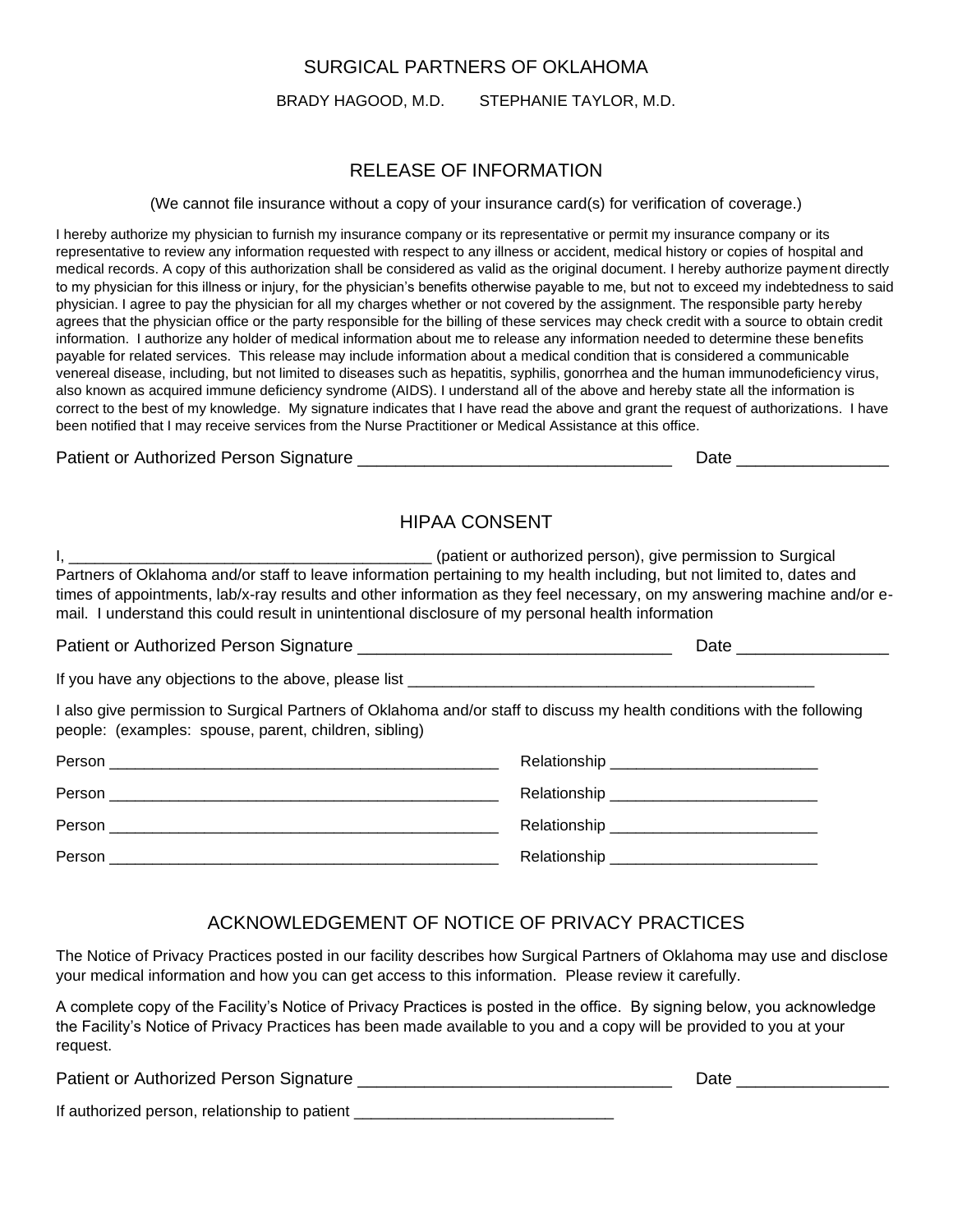### **SURGERY OPIOID CONSENT FORM**

| <b>Patient Name:</b>                                                                                   | Date of Birth: |  |
|--------------------------------------------------------------------------------------------------------|----------------|--|
| The doctor may prescribe Opioids to control and manage post-surgical pain.                             |                |  |
| Alternative options to opioids are Over the counter pain medications such as Tylenol, Advil, Excedrin. |                |  |

**Instructions:** *Please review the information listed below and put your initials next to each item when you feel you understand and accept what each statement says.*

|                                                                                                 | Initials |
|-------------------------------------------------------------------------------------------------|----------|
| My surgeon will prescribe an opioid medication to help me control and manage post-              |          |
| surgical pain.                                                                                  |          |
| This medicine is used to decrease and manage my pain but will not take away my pain             |          |
| completely.                                                                                     |          |
| I will stop using the opioid medicine as soon as my pain is manageable and will use over        |          |
| the counter pain relievers if possible to manage the pain.                                      |          |
| I will contact my provider if the medicine does not control my pain when I take it as           |          |
| prescribed or if I have any adverse reactions to it.                                            |          |
| I will follow-up with my provider for post-surgical consultations as instructed or              |          |
| requested by my provider.                                                                       |          |
| If I do not use all of the medicine prescribed, I will ensure that it is disposed of properly   |          |
| in order to prevent its misuse by someone else.                                                 |          |
| I will safely store the medicine to minimize the risk that children or other people will take   |          |
| it.                                                                                             |          |
| When I take this medicine it may not be safe for me to drive a car, operate machinery, or       |          |
| take care of other people. If I feel sedated, confused, or otherwise impaired by these          |          |
| medications, I should not do things that would put other people at risk for being injured.      |          |
| When I take this medication, I may experience certain reactions or side effects that could      |          |
| be dangerous, including sleepiness or sedation, constipation, nausea, itching, allergic         |          |
| reactions, problems with thinking clearly, slowing of my reactions, or slowing of my            |          |
| breathing.                                                                                      |          |
| I may become physically or psychologically dependent or addicted to this medicine if I          |          |
| take them continuously so I agree to stop using them at the earliest possible time and to       |          |
| take no more than is necessary to control my pain.                                              |          |
| I have told my provider if I or anyone in my family has had any problems with mental            |          |
| illness or with controlling drug or alcohol use in the past.                                    |          |
| Taking too much of my pain medication, or mixing my pain medications with drugs,                |          |
| alcohol, psychiatric medicine, or other medications that cause sleepiness, such as              |          |
| benzodiazepines, barbiturates, and other sleep aids, could cause me to be dangerously           |          |
| sedated or to overdose and stop breathing.                                                      |          |
| It is my responsibility to tell any provider that is treating me or prescribing me              |          |
| medications that I am taking opioid pain medications so that they can treat me safely and       |          |
| do not give me any medicines that may interact dangerously with my pain medicines.              |          |
| I will not use any illegal substance, such as cocaine, etc., while taking this medicine.        |          |
| If I travel out of the country while taking this medicine, I will notify the appropriate travel |          |
| authority (usually the consulate website of the country) and obtain a note from my              |          |
| provider before travel, as traveling out of country with opioids may pose problems.             |          |
| For females: I understand it is my responsibility to inform my provider if I am pregnant.       |          |

| Signature of patient or guardian     | Date |
|--------------------------------------|------|
| Printed name of patient or guardian: |      |